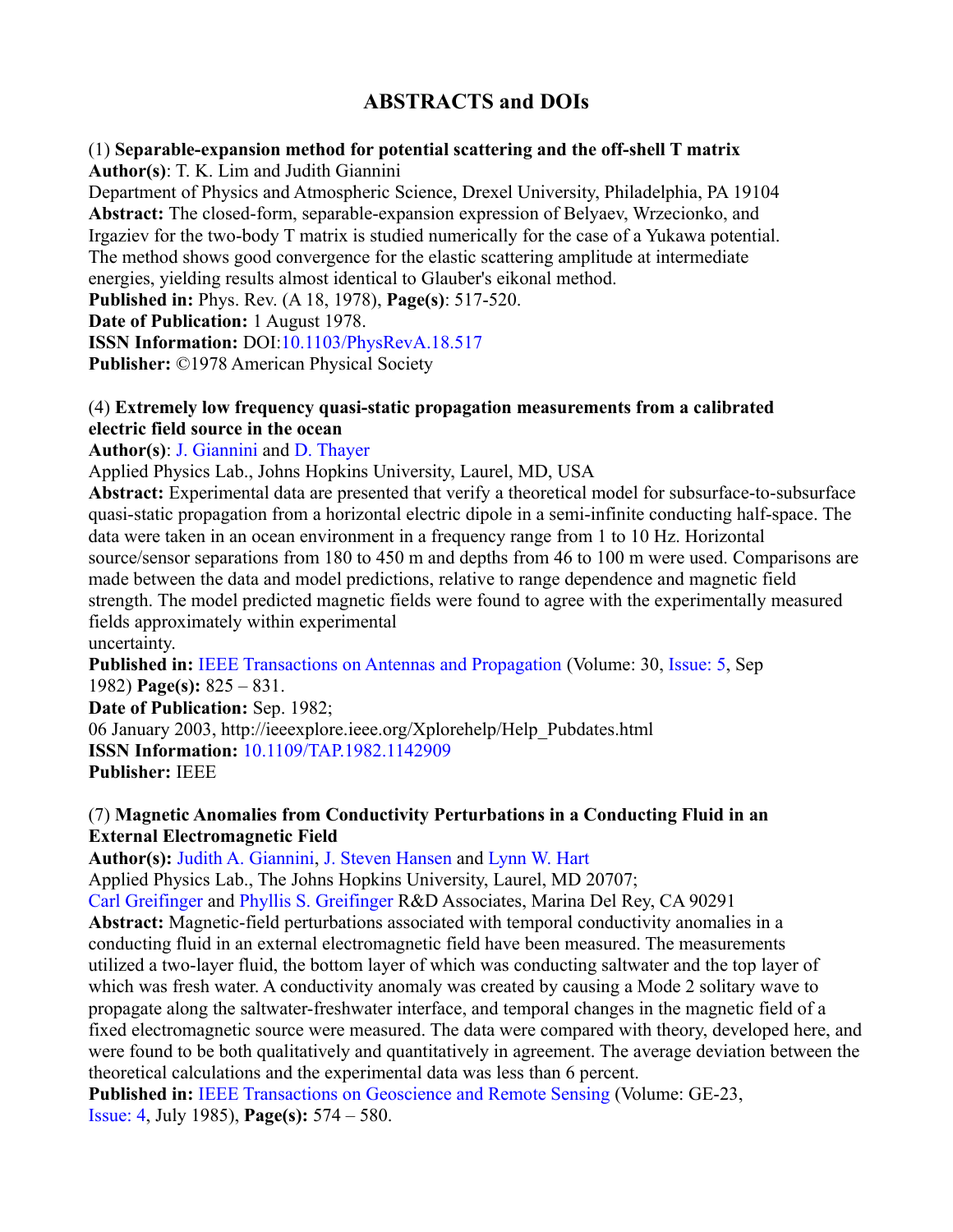# **Date of Publication:** July 1985; 29 January 2007, http://ieeexplore.ieee.org/Xplorehelp/Help\_Pubdates.html **ISSN Information:** DOI: 10.1109/TGRS.1985.289450 **Publisher:** IEEE

#### (10) **Variability Of The Diffuse Attenuation Coefficient In Waters Off The Us East Coast Author(s) :** Judith Giannini

Applied Physics Laboratory, The Johns Hopkins University, Laurel, MD 20707 **Abstract:** The seasonal variability of ocean color is examined using Coastal Zone Color Scanner (CZCS) data. The CZCS, on the National Aeronautics and Space Administration's NIMBUS-7 satellite, was in operation between late 1978 and mid-1985. It provided direct measurement of the upwelled radiance at wavelengths, in the visible regime, from which the diffuse attentuation coefficient, K, at 490 nm, K(490), was derived. Thirteen scenes are chosen from the mid-Atlantic Bight region off the east coast of the United States (approximately 30°N and 70°W) from 1979 to 1982, showing the seasonal variability in the ocean color on scales of approximately 30 000 km². The distributions show a shift in the peak K value and a change in their width as functions of season.

**Conference Presentation:** Geoscience and Remote Sensing Symposium, October 1988.

**Published in:** IGARSS '88. Remote Sensing: Moving Toward the 21st Century.,

International, Volume: 3

**ISSN Information:** DOI:10.1109/IGARSS.1988.569477. **Publisher:** IEEE

# (11) **The role of the second Painlevé transcendent in nonlinear optics**

**Author(s)** : J. A. Giannini.

Johns Hopkins Univ./Applied Physics Lab., Laurel, MD 20707, USA; R. I. Joseph.

Department of Electrical and Computer Engineering, Johns Hopkins Univ., Baltimore, MD 21218, USA

**Abstract:** A transformation of the complex amplitude of the propagating electric field in an optical fiber shows a family of exact nonstationary solutions to the nonlinear Schrödinger equation. These solutions take the form of the second Painlevé transcendent. In the case of normal group velocity dispersion (dark solitons), bounded solutions exist only over a finite range of the ratio of the nonlinearity to dispersion.

**Published in:** Physics Letters A, (Volume 141, Issue 8-9, 1989), **Page(s):** 417-419. **Date of Publication:** November 1989.

**ISSN Information: DOI:** 10.1016/0375-9601(89)90860-8

**Publisher:** (c) 1989 Elsevier Science B.V. All rights reserved

# (12) **The propagation of bright and dark solitons in lossy optical fibers**

**Author(s)** : J. A. Giannini

Applied Physics Lab., Johns Hopkins Univ., Laurel, MD, USA;

R. I. Joseph

Johns Hopkins Univ., Baltimore, MD, USA.

**Abstract:** An analytic perturbation solution to the nonlinear Schrodinger equation with loss Gamma for both normal and anomalous dispersion is developed. Explicit results are obtained through second order in the perturbation Gamma . The results show that the dark pulse spreads less rapidly than the bright one and that total spreading as well as the difference in spreading rate for the two types of pulses decreases with loss. Comparisons are made with a zeroth-order perturbation theory and with numerical simulations, which are found to bracket the second-order results.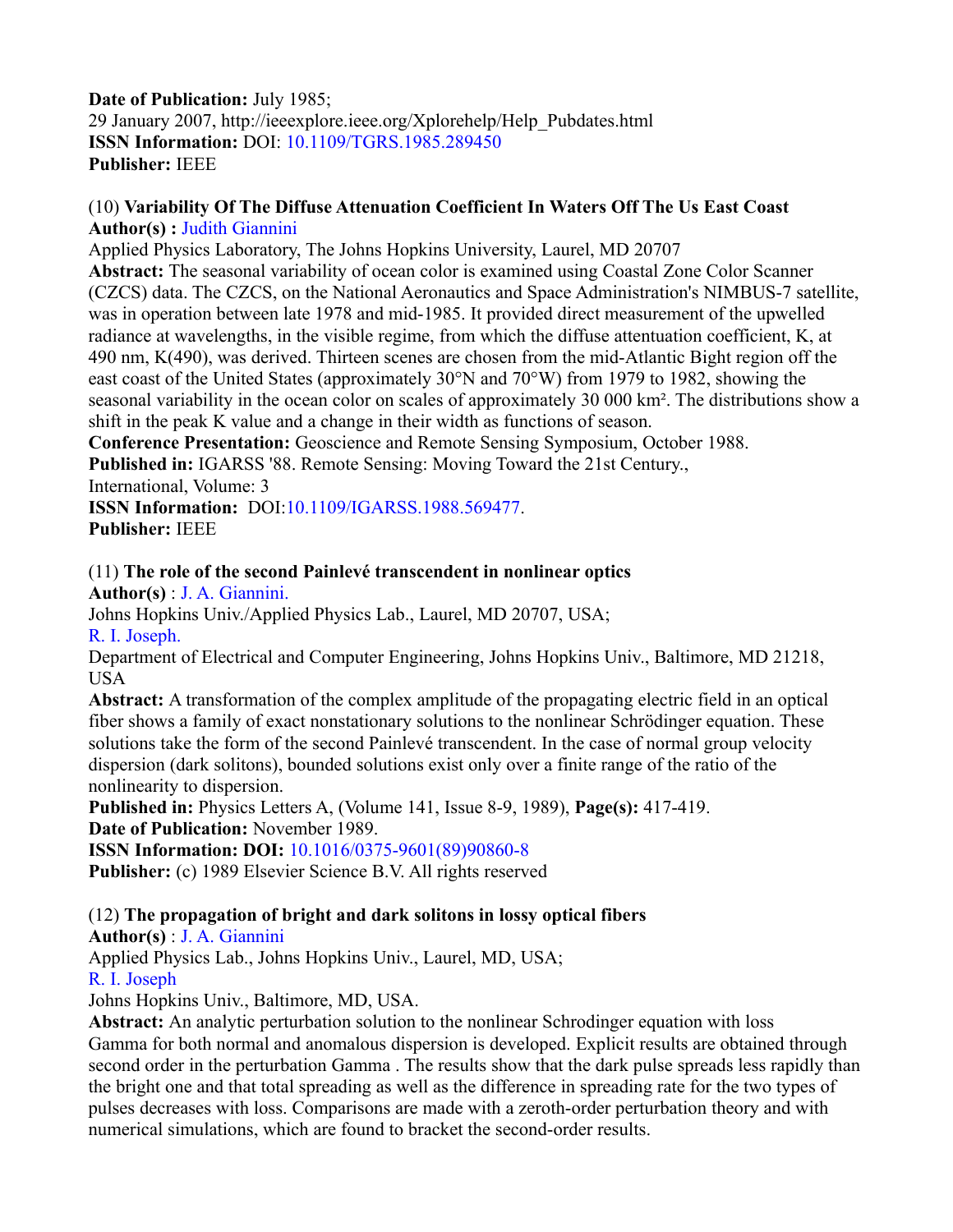**Published in:** IEEE Journal of Quantum Electronics (Volume: 26, Issue: 12, Dec 1990), **Page(s):** 2109 - 2114 **Date of Publication:** Dec. 1990; 06 August 2002, http://ieeexplore.ieee.org/Xplorehelp/Help\_Pubdates.html **ISSN Information:** DOI: 10.1109/3.64346 **Publisher:** IEEE

### (14) **The 4-meter lunar engineering telescope**

**Author(s)** : Keith Peacock, Judith Giannini, Charles C. Kilgus The Johns Hopkins University, Applied Physics Laboratory, Laurel, MD, USA; Pierre Y. Bely; B. Scott May; Shannon A. Cooper; Gerard H. Schlimm; Charles Sounder; Karen A. Ormond; Eric A. Cheek

Johns Hopkins Univ., Baltimore, MD, USA.

**Abstract:** The 16-meter diffraction limited lunar telescope incorporates a primary mirror with 312 onemeter segments; 3 nanometer active optics surface control with laser metrology and hexapod positioners; a space frame structure with one-millimeter stability; and a hexapod mount for pointing. The design data needed to limit risk in this development can be obtained by building a smaller engineering telescope on the moon with all of the features of the 16-meter design. This paper presents a 4.33-meter engineering telescope concept developed by the Summer 1990 Student Program of the NASA/JHU Space Grant Consortium Lunar Telescope Project. The primary mirror, made up of 18 onemeter hexagonal segments, is sized to provide interesting science as well as engineering data. The optics are configured as a Ritchey-Chretien with a coude relay to the focal plane beneath the surface. The optical path is continuously monitored with 3-nanometer precision interferometrically. An active optics processor and piezoelectric actuators operate to maintain the end-to-end optical configuration established by wave front sensing using a guide star. The mirror segments, consisting of a onecentimeter thick faceplate on 30-cm deep ribs, maintain the surface figure to a few nanometers under lunar gravity and thermal environment.

**Published in:** Proceedings of SPIE, February 1991.

**ISSN Information: DOI:**10.1117/12.46721**.**

**Publisher:** SPIE, The International Society for Optical Engineering.

#### (16) **Propagation in cylindrically symmetric two-dimensional nonlinear media Author(s)** : J. A. Giannini.

The Johns Hopkins University/Applied Physics Lab., Laurel, MD 20723, USA; R. I. Joseph

Department of Electrical and Computer Engineering, The Johns Hopkins Univ., Baltimore, MD 21218, USA

**Abstract:** We present a transformation that reduces the (2+1)-dimensional nonlinear Schrödinger equation to a second-order ordinary differential equation with cylindrical symmetry. The equation has a family of solutions, valid for both normal and anomalous dispersion, that is an oscillating and exponentially decaying function of the radial coordinate. The solution takes the appearance of a bright central spot surrounded by a dark ring whose radius increases with propagation distance. A simple algebraic relationship between the radius and the propagation distance is given.

**Published in:** Physics Letters A, (Volume 160, Issue 4, Nov. 1991), **Page(s):** 363-366

**ISSN Information: DOI:** 10.1016/0375-9601(91)90666-V

**Publisher:** (c) 1991 Elsevier Science B.V. All rights reserved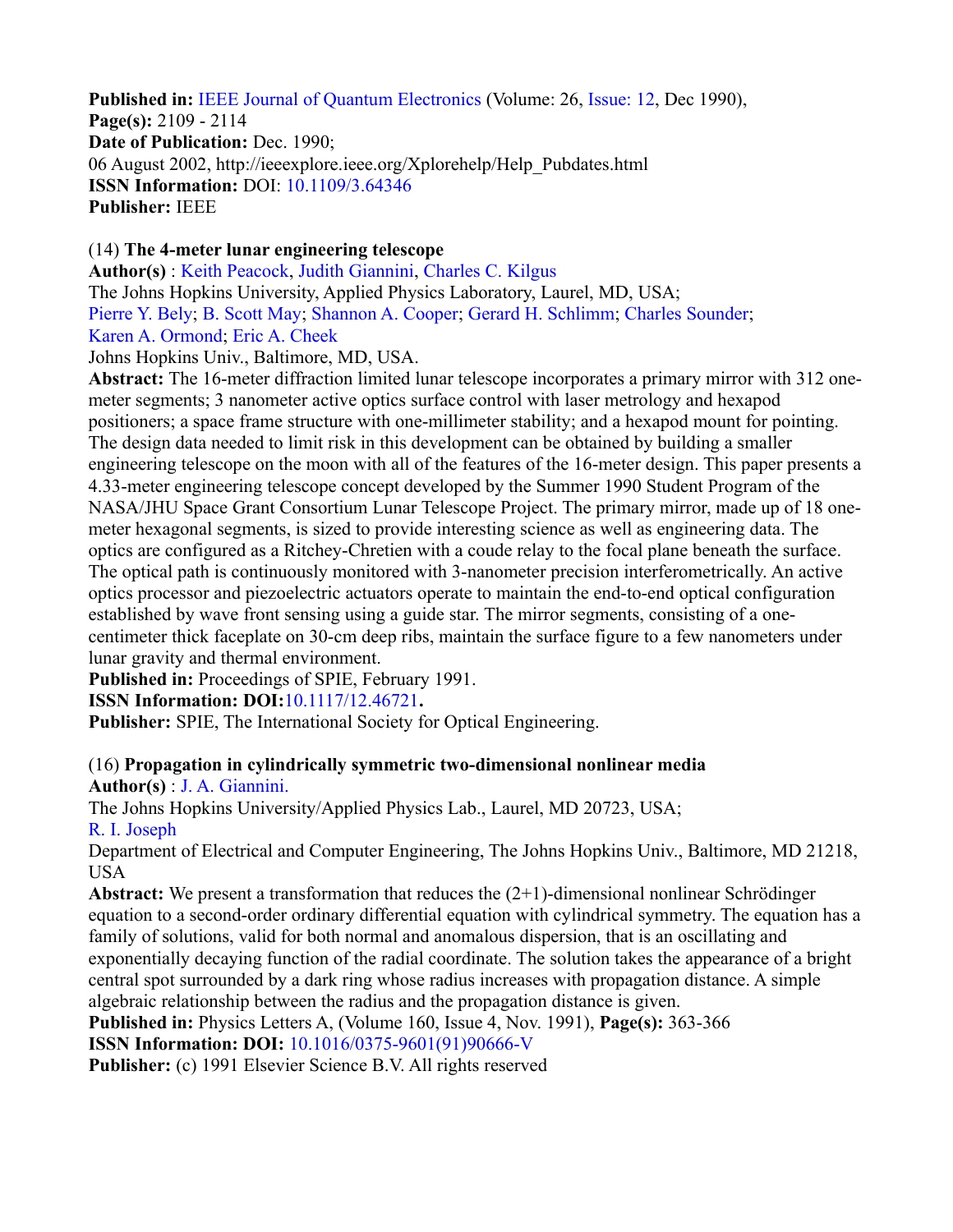# (17) **The Second Painleve Transcendent and Nonlinear Optical Propagation**

**Author(s)** : Judith A. Giannini

Applied Physics Lab./ Johns Hopkins University

**Abstract:** A new transformation for the complex amplitude of propagating electric fields in optical materials shows a family of exact non-stationary solutions to the 1+1 and 1+2 dimensional nonlinear Schrodinger equations. These solutions take the form of a second Painleve transcendent. The propagation of electric fields in materials, such as optical fibers, is described in terms of the nonlinear Schrodinger equation where the nonlinear term is proportional to the intensity of the field. The solutions given here for the 1+1 dimensional equation propagate in the dispersive medium with no change in their shape or amplitude but with a curved path. In addition, the Painleve solution is extended to the 1+2 dimensional equation, giving a new twodimensional cosine tapered structure that propagates without changing shape or amplitude. Part A of this paper develops the one-dimensional propagation in time. This part is a reformulation, with additional results, of the work previously published (J.A. Giannini, R.I. Joseph, "The Role of the Second Painleve Transcendent in Nonlinear Optics," Phys. Lett. A, 141, No. 8-9, (1989) 417). Part B of this paper extends the results of part A to two dimensional propagation in time. Both parts A and B represent work published in a Doctoral dissertation (J.A. Giannini, "The Propagation of Bright and Dark, Spatial and Temporal Solitons in Nonlinear Optical Materials," Doctoral Dissertation, Johns Hopkins University, (1991)).

**Presented at:** APL Symposium on Research and Development, Johns Hopkins University/Applied Physics Laboratory, Laurel, MD, November 1991 **Published in:** ResearchGate (2017) 8 pages.

# (21) **Correction to "The Propagation of Bright and Dark Solitons in Lossy Optical Fibers"**

**Author(s)** : J. A. Giannini. The Johns Hopkins University/Applied Physics Lab., Laurel, MD 20723, USA; R. I. Joseph Department of Electrical and Computer Engineering, The Johns Hopkins Univ., Baltimore, MD 21218, USA **Abstract: ----- Published in:** IEEE J. Quantum Elec., (Vol. 29, 1993) **Page(s):** 1239. **ISSN Information:** DOI:10.1109/3.64346. **Publisher:** IEEE.

# (23) **Space-qualified fiber optic link for radar altimeter applications**

**Author(s)**: Joseph J. Suter · Johns Hopkins Univ./Applied Physics Lab, Laurel, MD, USA Jay Poret US Army Armament Research, Development and Engineering Center; Moshe Rosen; Judith Giannini, Vipul Bhatnagar ; Charles C. Kilgus Johns Hopkins University/Applied Physics Lab, Laurel, MD, USA

**Abstract:** This paper reports on the system design of an rf-modulated optical link for spaceborne radar altimeter applications and presents results of rf carrier phase noise and phase stability measurements. Our study involved the transmission of rf-modulated optical signals at 834 nm wavelengths using Bias-T and Mach-Zehnder modulators. The rf/microwave signals' phase coherence, modulation levels, and insertion loss are reported. Phase noise measurements revealed a noise floor of at least -118 dBc/Hz at frequencies greater than 100 Hz from a 5-MHz carrier with direct modulation. The phase noise was degraded by about 10 dBc/Hz for external modulation techniques. The rf insertion losses appear smallest for the Bias-T intensity modulators (approximately 30 dB at an 834 nm optical carrier with 5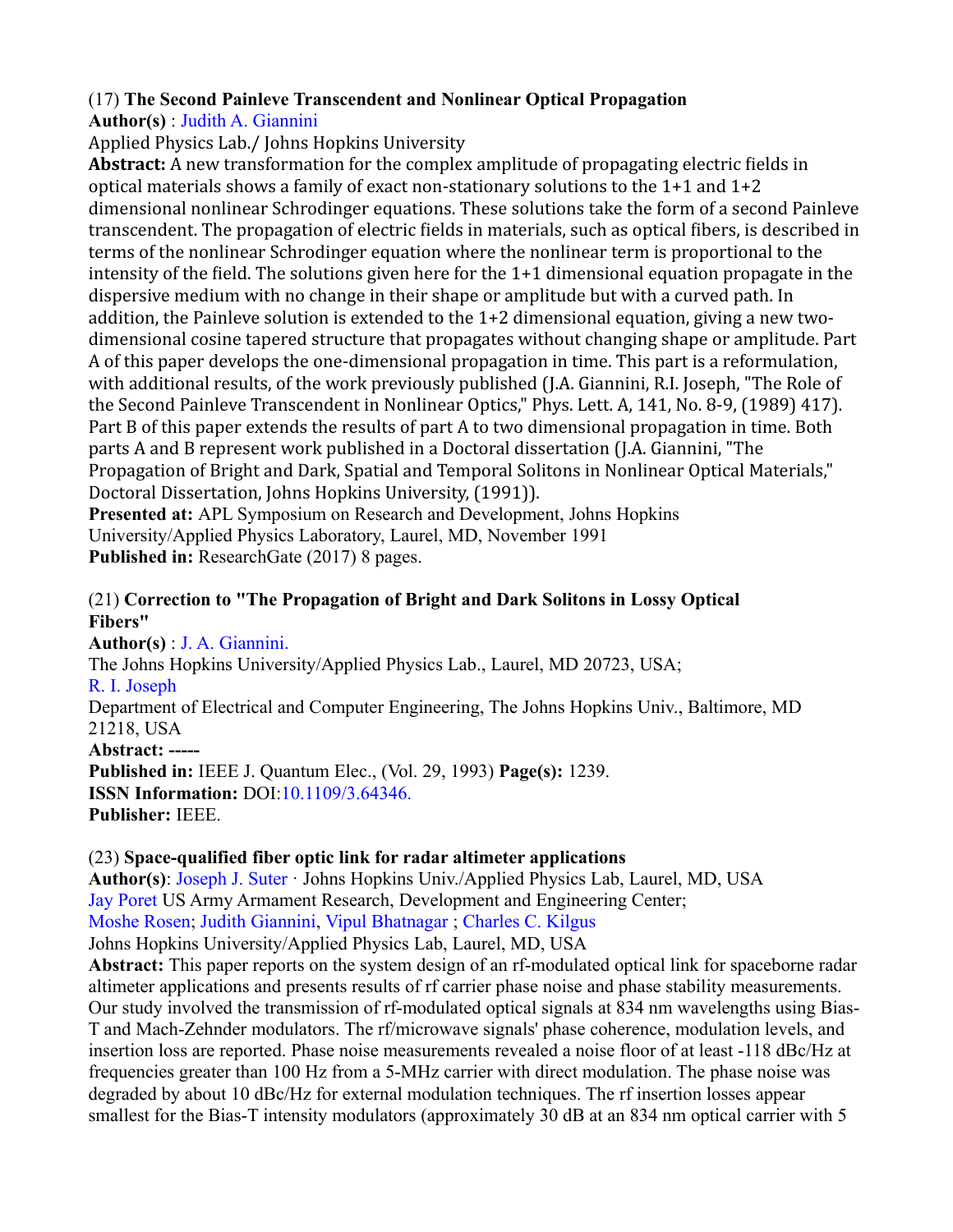MHz modulation). The results of modulation experiments with 320 MHz radar altimeter chirps are also presented with an emphasis on coherence, stability, and rise and fall time. The linear FM chirp signal ramps down at a rate of -3.125 MHz/microsecond(s)  $(+/- 0.5%)$  and is flat to within  $+/- 1$  dB. Measurements show that this type of FM chirp modulated on optical carriers at 834 nm meets radar altimeter system requirements.

**Published in:** Proceedings of SPIE, September 1993.

**ISSN Information: DOI:**10.1117/12.156587**.**

**Publisher:** SPIE, The International Society for Optical Engineering.

# (27) **Quantitative size measurement of features viewed through a video endoscope**

**Author(s):** Vipul Bhatnagar

Johns Hopkins Univ./Applied Physics Lab, Laurel, MD, USA Jay Poret

US Army Armament Research, Development and Engineering Center ;

Joseph J. Suter, Judith Giannini

Johns Hopkins Univ./Applied Physics Lab, Laurel, MD, USA

**Abstract:** Quantitative size measurements of gastrointestinal tract lesions (i.e., ulcers and polyps) viewed during endoscopy are helpful in assessing the rate of healing or growth. We report a novel technique for quantitatively measuring the two-dimensional size of a feature viewed remotely via a video imager. Our instrument's small size makes it a suitable candidate for use in endoscopes. Computing the size of a feature displayed on a two-dimensional video monitor necessitates measuring the distance between the imager and the surface under observation because an undistorted video image preserves the angular content of a scene. We have developed a prototype ranging system that exploits the tendency of light emerging from the tip of an optical fiber to diverge. Our device uses two fibers with different divergence characteristics. The separation between the imaging sensor and the viewed surface is determined by inspecting the relative sizes of the spots cast by each of the fibers. Our device, which measures distances between 2 and 8 cm, is sufficiently small to be accommodated in an endoscope's accessory channel.

**Published in:** Proceedings of SPIE, July 1994.

**ISSN Information: DOI:**10.1117/12.180712**.**

**Publisher:** SPIE, The International Society for Optical Engineering

# (34) **A fuzzy logic technique for correcting climatological ionospheric models**

**Author(s)** : J.A. Giannini and C.C. Kilgus

Applied Research. Lab., Pennsylvania State Univ., University Park, PA, USA

**Abstract:** This paper reports on a fuzzy logic correction technique for the IRI90 climatological ionospheric model that uses a sparse set of GPS total electron content (TEC) measurements to provide a significant model correction over the entire sub-solar equatorial bulge. Crisp inputs, represented by a sparse set of GPS measurements of ionospheric TEC, are ingested into the fuzzy correction model which is composed of a set of fuzzy membership functions and a knowledge base (fuzzy rules). The fuzzy logic estimation is an iterative procedure that begins with the uncorrected model as the zero order prediction of the shape of the subsolar equatorial bulge. The measured data (inputs) are fuzzified to account for errors in the GPS measurements of TEC, and then are mapped onto fuzzy inputmembership functions. The knowledge base is then accessed, firing the appropriate rules, to produce a fuzzy output estimate of the correction. This fuzzy estimate is then defuzzified to provide a crisp output correction that modifies the shape of the zero order prediction bulge to better fit the GPS data and to produce a first order prediction. The procedure is repeated until termination criteria are satisfied. The goal of the process is to accurately reproduce the characteristic signature of the ionospheric TEC along a satellite subtrack across the sub-solar equatorial bulge. The fuzzy logic model can make large scale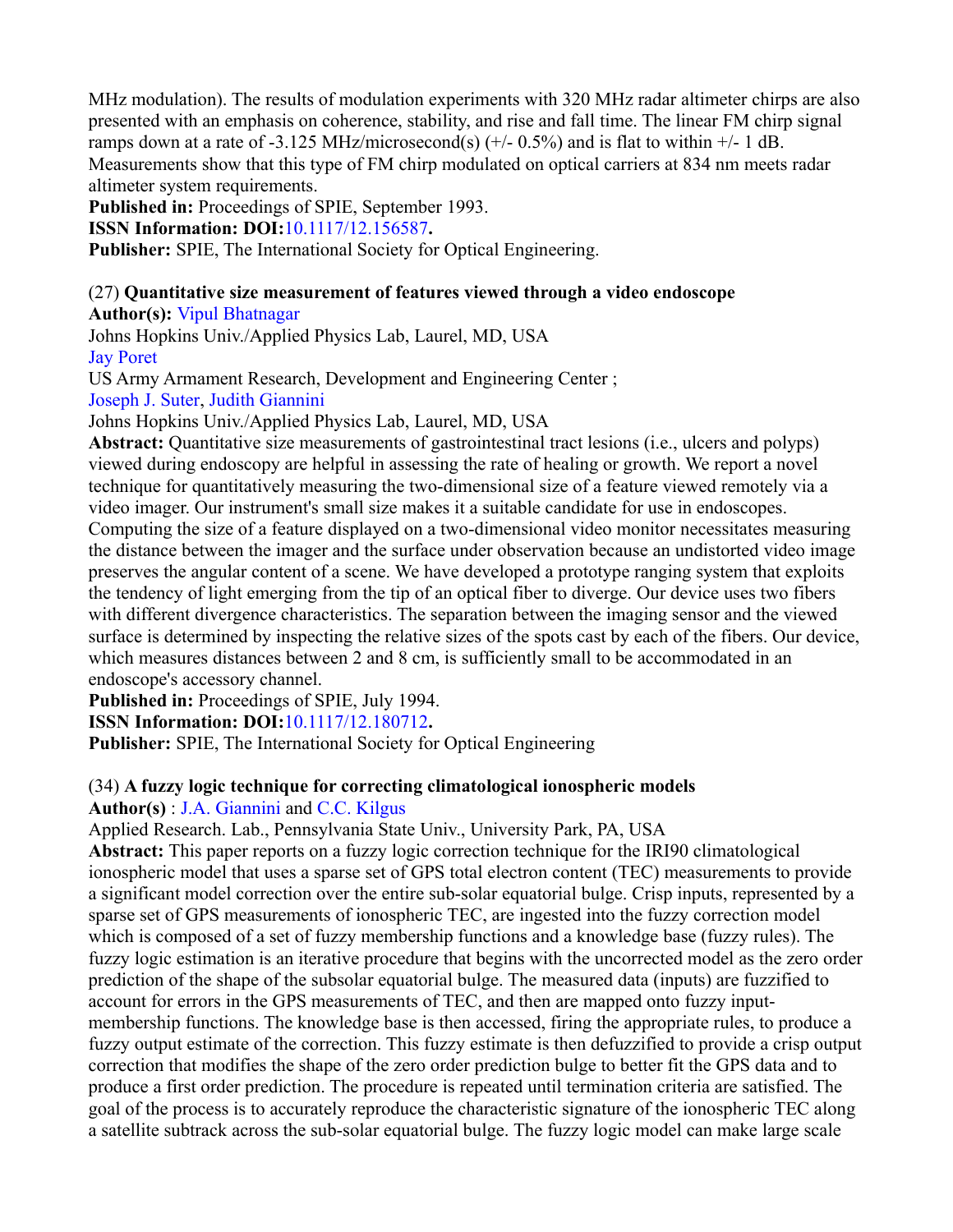alterations to the model prediction without requiring an extensive measurement data set and without inducing spikes in the local vicinity of the ingested data points. In particular, the IRI90 climatological model estimates of the ionospheric TEC were adjusted using two concurrent TEC measurements at locations approximately 800 km apart along the satellite ground track. For this first test, two simulated GPS measurements were derived from TOPEX dual-frequency TEC data. The results were compared with the TOPEX TEC measurements for four ground tracks in the Pacific across the subsolar equatorial bulge. Initial results showed a model improvement to within -0.32 TECU averaged over four entire passes (+66 deg/ latitude) when compared with the TOPEX "ground truth" measured TEC along track profiles. (1 TECU equals  $10^{16}/e$  lectrons/m<sup>2</sup>.) The mean error over the equatorial portion of the passes (+20 deg latitude) was -4.65 TECU. The fuzzy correction model was run for 18 iterations, approximately full convergence. The averaging over sunlit passes provides an upper bound on the error since the spatial and temporal sampling allowed by the equatorial application include night time passes with low TEC. The residual error is dominated by the failure to match the structure of the TEC peaks north and south of the geomagnetic equator. Incorporating measured global averaged ionospheric geomagnetic index and a local solar zenith angle as inputs to the fuzzy logic may allow this error to be reduced. Fine tuning of the fuzzy logic model rules and full development of the multi-GPS station ingestion scheme can now proceed given that this first test shows that potentially the fuzzy logic correction is able to produce a correction that could satisfy the equatorial basin-scale measurement needs for GFO.

**Published in:** IEEE Transactions on Geoscience and Remote Sensing (Volume: 35, Issue: 2, Mar 1997), **Page(s):** 470 – 474. **Date of Publication:** Mar 1997; 06 August 2002 http://ieeexplore.ieee.org/Xplorehelp/Help\_Pubdates.html **ISSN Information:** DOI: 10.1109/36.563287 **Publisher:** IEEE

#### (36) **A Java-based information system for wayside sensing and control**

**Author(s)**: L.F. Myers; M. Lovette; C.C. Kilgus; J. Giannini; D.C. Swanson; Pennsylvania State Uinversity, State College, PA, USA

K. Reichard; M. Mahon; D. Mast

**Abstract:** The advent of Java-based information systems is causing a new network system structure to replace the custom designed client/server architecture traditionally used at ARL/PSU for wayside sensing and control. Java applets provide the man-machine interface allowing access and control of the wayside system from multiple locations over a dedicated intranet or dial-up modems. The only user software required is a ........

**Presented at:** ASME/IEEE Joint Railroad Conference, Philadelphia, PA, April, 1998. **Published in**: Proceedings of the 1998 ASME/IEEE Joint Railroad Conference. **Date of Publication:** 1998.

# (39) **The Fractal Rings And Composite Elementary Particles (FRACEP): A Picture of Composite Standard Model Fundamental Particles**

**Author(s)**: J. A. Giannini

#### Retired

**Abstract:** The object of this work was to study the feasibility of identifying a minimum set of fundamental particles that could be used to build up composite fermions and bosons that exhibit the same properties and behavior as the Standard Model (SM) fundamental particles. The spontaneous decay of most of the SM fermions suggests the possibility that they are composite in nature. The results of this arithmetically-based conceptual model identify a minimum set of only two fundamental particles (with equal and opposite mass) that combine in fractal-like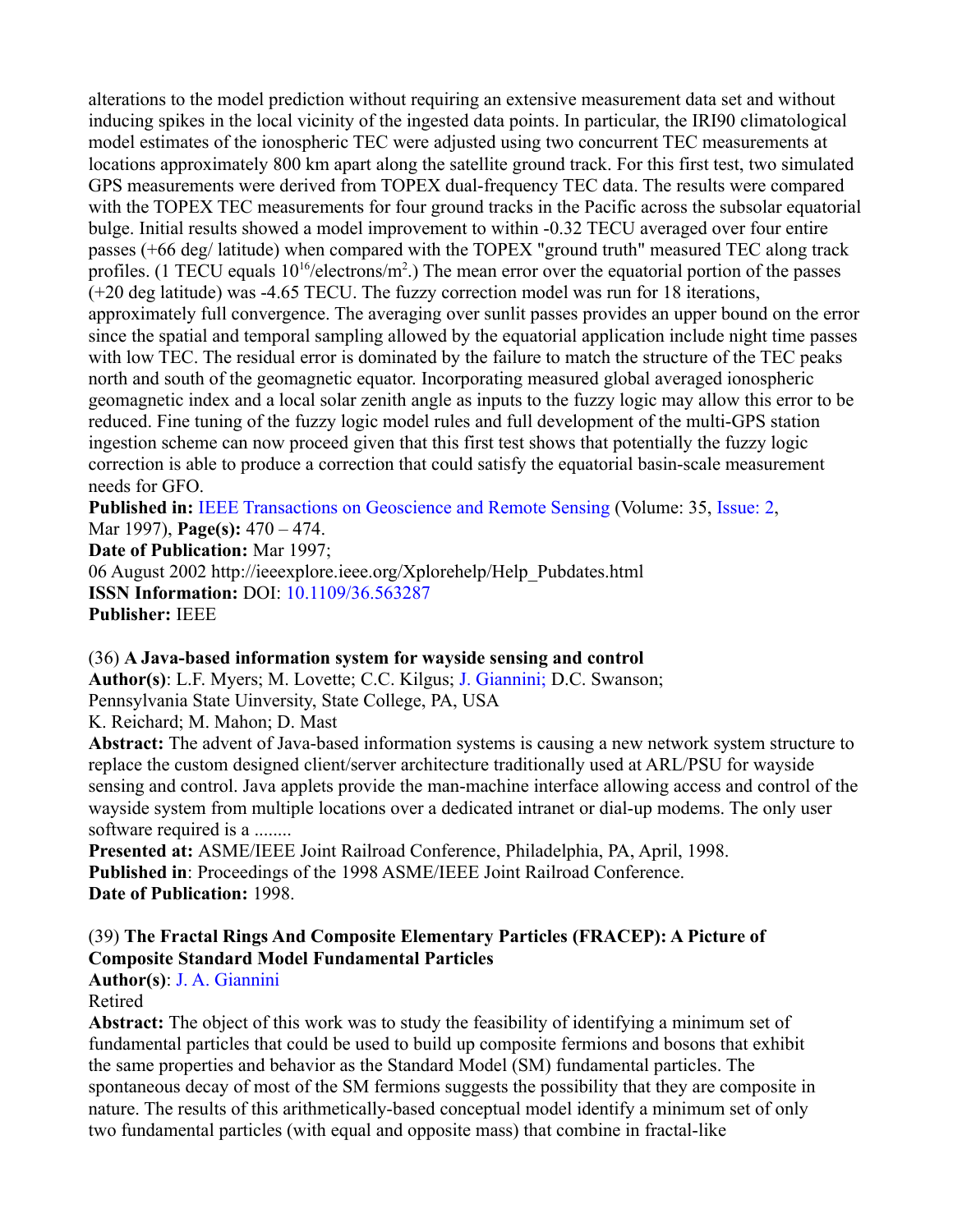configurations to form Intermediate Building Blocks (IBB). The IBBs then combine to form all of the SM fundamental particles and their anti-counterparts. These composite (bright universe) particles agree with the SM particles in mass, spin, electric charge, decay products and maximum classical radius (indicated by the scattering cross-section). Further, FRACEP identifies an equal set of dark universe particles, based primarily on its negative fundamental particle, which could represent the dark matter and energy understood to be the cause of the expansion of our (bright) universe.

**Presented at** : APS - Division of Particles and Fields Conference - Bulletin of the American Physical Society Vol. 61, No. 6, Session T1.031, Salt Lake City, UT, April 2016. **Published in:** ResearchGate #315496365, (2017) 19 pages.

#### (42) **Feasibility of Constructing a Unified Positive and Negative Mass Potential**

**Author(s)**: J. A. Giannini

#### Retired

**Abstract:** There is growing enthusiasm for the position that no single particle solves the puzzle of dark matter in the cosmos, a shift in perspective to include alternate ideas may offer part of the answer. Here, we advocate the (less than conventional, but not totally new) idea of negative mass as one possible contributor to the solution. We address the subject by empirically constructing a unified potential valid from the macro-gravity scales through the quantum scales that is nonsymmetric between positive mass and negative mass particles. We discuss the similarities and differences between well-known potentials for traditional all-positive-mass particles, and, address the possibility that the Newtonian potential could be a first-order approximation to a sine function. Our fully unified potential (*VU*) agrees with current data-consistent potentials from the largest macro scales down to quantum scales. Unlike Newton's potential which is only a function of mass, *VU* is a function of mass, and the square-root of mass which impacts the negative mass behavior. The positive mass characterization is discussed here. In the macro-scale's far field, *VU* has the usual 1/*r* decay. However, it also shows an oscillating transition between quantum-scales and macro-scales where the Casimir effect is seen. The super-massive scales also show this oscillating quantum-like behavior in the near-field region.

**Published in:** International J. Mod. Theor. Phys., 8(1) (2019) 1-16.

**ISSN Information:** 2169-7425

**Date of Publication:** 3 May 2019.

#### (43) **Dual-Time Concept and Mythology Illuminate Intersection of Science and Religion Author(s)**: J. A. Giannini

# Retired

**Abstract:** Ancient records have numerous examples of concurrent, but different, accounts of time passage for the same events. The ambiguity leads to unreliable dating and diminished credibility in the factual nature of the events. As a result, ancient stories, particularly those with religious ties, are often designated as mythology with no scientific credibility. We show that viewing these stories with a dual-time perspective (linear for the human point-of-view and non-linear for the divine point-of-view) can relieve some of the ambiguity, and demonstrate factual consistency and credibility. As an example, we use the Genesis creation account – showing likely valid fact-based roots. The human perspective is a 24-hour Day, but the scientific record perspective is nonlinear. Comparing creation myths and using Kinematic relativity, we present a mathematically-based BCE calibration for the Days, demonstrating that science and Genesis can be seen as totally consistent – differing only in the method of expressing their dates.

**Published in:** International J. Mod. Social Sciences, 8(1) (2019) 42-62.

**ISSN Information:** 2169-9917

**Date of Publication:** 10 May 2019.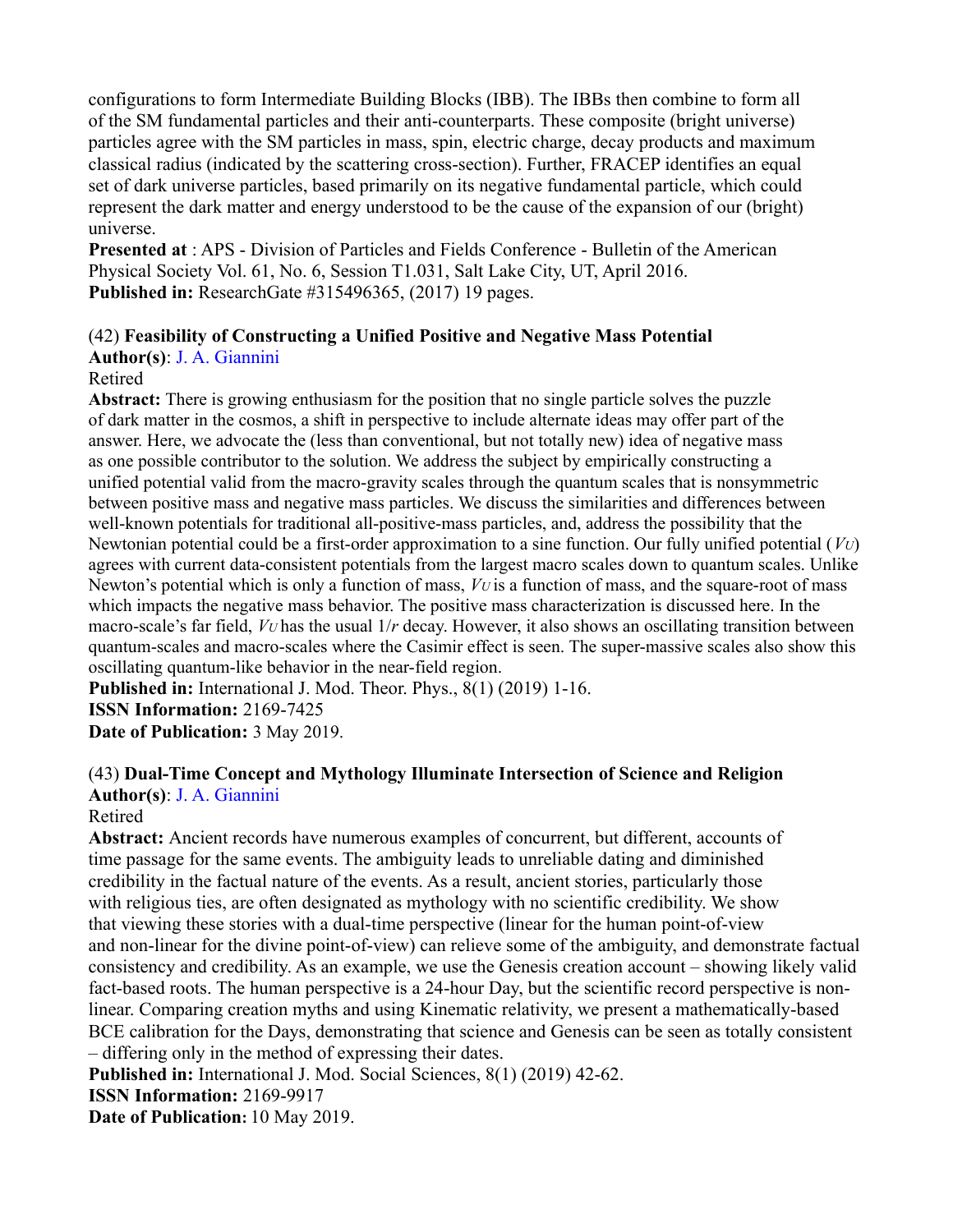# (44) **Fractal Composite Quarks and Leptons with Positive and Negative Mass Components**

**Author(s)** : J. A. Giannini Retired/Independent

**Abstract:** The object of this work was to study the feasibility of identifying a minimum set of fundamental particles that could be used to build up composite versions of the Standard Model quarks, leptons and bosons that exhibit the same properties and behavior as the observations. The result is a fractal-based heuristic model that has only two fundamental particles (with equal and opposite mass).The fractal-like configurations of the multi-tiered substructure for the quarks and leptons demonstrated a dual universe – one based on mostly positive mass (the universe we see) and the other based on mostly negative mass (potentially a contributor to the cosmic dark matter universe we see evidence of without direct observation).

**Published in:** International J. Mod. Theor. Phys., 8(1) (2019) 41-63. **ISSN Information:** 2169-7425 **Date of Publication:** 16 September 2019.

# (47) **A Complex Unified All-scale Potential for Positive and Negative Mass**

# **Author(s)**: J. A. Giannini

# Independent Researcher

**Abstract:** The Standard Model faces challenges in its attempts to explain dark matter and dark energy. The Fractal Rings and Composite Elementary Particles Model (FRACEP) was developed as a possible alternative to shed some light on the problem. It is based on both positive and negative mass fundamental particles (*Gp* and *Gn* respectively), and it includes a fully-unified complex potential to characterize the behavior of these two mass sources. This potential is a function of mass and squareroot of mass. It is real for positive mass sources, but complex for negative mass sources at every scale. The real component at the macro-scale far-field is consistent with Newton for positive and negative mass sources before a near-field transition to oscillation. The slightly out-of-phase oscillation could allow quasi-stable mixed-mass particles without the usual expected runaway repulsion between the positive and negative mass components. The closest-separation, near-field oscillation for the *Gn-Gp*  interaction quickly grows to the large repulsive level expected for a creation event – a condition that might have driven an inflationary expansion of space in the early universe. The potential's complex behavior might help explain some of the dark matter and energy puzzle.

**Presented at:** Quarks to Cosmos (Q2C), Bulletin of the American Physical Society, KP01.00076, April 2021.

**Published in:** ResearchGate #353273843, (2021) 20 pages.

#### (48) **Catastrophic Geological Event Illuminates Egyptian Kings List Anno Mundi Reference Author(s)**: J. A. Giannini

# Retired

**Abstract:** The preponderance of catastrophe myths in ancient cultures around the world indicates the importance of contemplating the ancient beginnings. This paper considers the legendary Egyptian beginning of the world event, Anno Mundi, to which Eratosthenes referenced the reign of the first king of the Unification, Menes. Menes' identity is still in question, and the nature of the event is left undefined. First, the dates for the possible candidates for the person Menes as a starting point to locate AM in time are considered. Next, possible event types that might qualify as world-defining events are considered. Finally, it is concluded that a geological event (an unrelenting series of closely spaced eruptions on Mount Erciyes in Anatolia) in 8200 BP is consistent with the expected date for the Anno Mundi, and the reign date for King Scorpion(I) who is proposed as the most likely Menes based on all